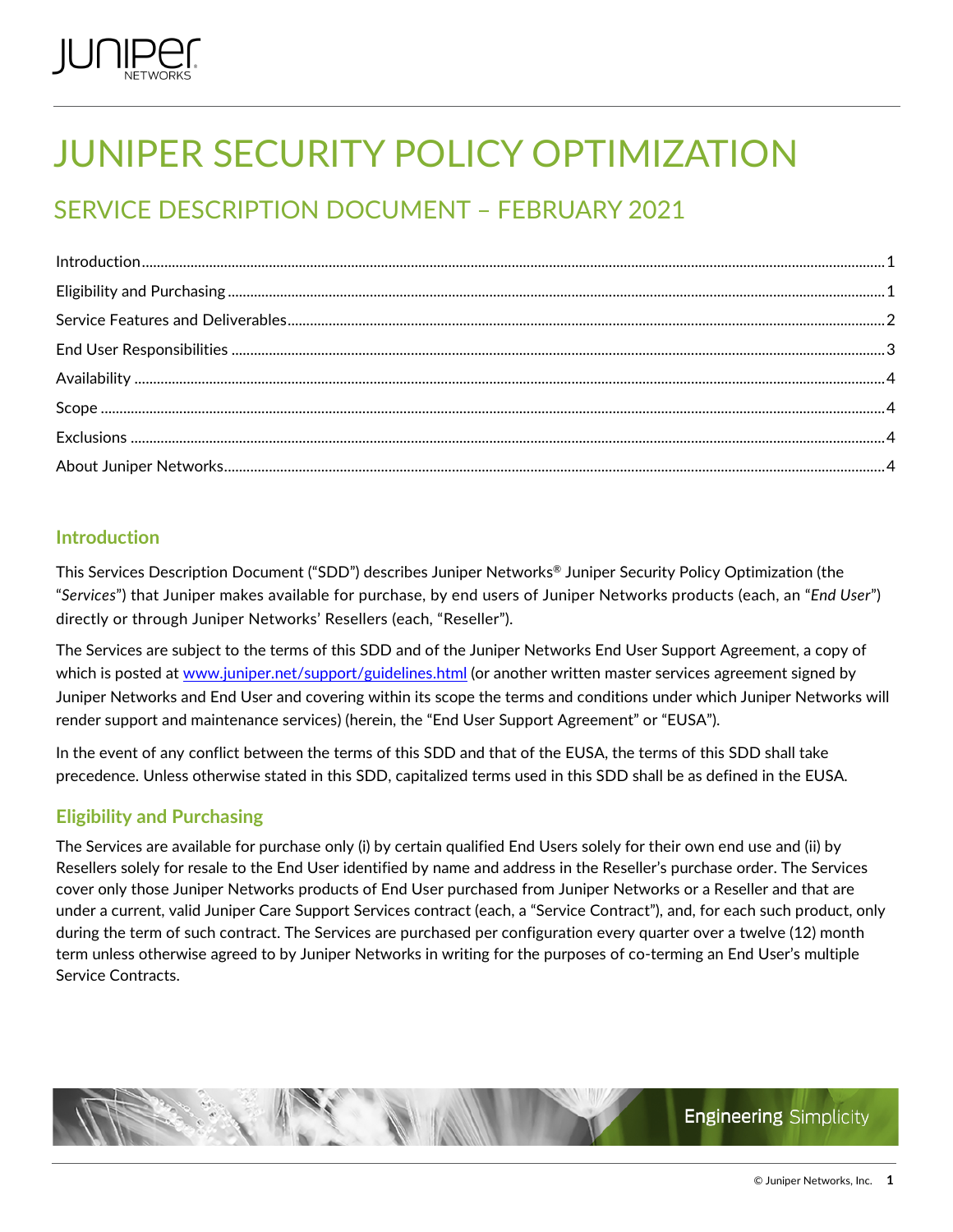The Services cover only those Juniper Networks products as to which all of the following apply:

- (i) End User is using the products;
- (ii) End User has purchased or leased from either Juniper Networks or a Reseller;
- (iii) The products are identified in the purchase order(s) for the Services placed with Juniper [or a Reseller]; and
- (iv) The products and the address of their installation site have been properly registered with Juniper by serial number.

The Juniper Networks products which satisfy the conditions set forth in clauses (i)-(iv) immediately above are referred to as the "Supported Juniper Products," but only for the term of the Service Contract (or renewal thereof) under which they are covered.

A Subscription (as defined in the Juniper Networks End User License Agreement which is located at the following URL, or such other URL that Juniper may designate from time to time: [http://www.juniper.net/support/eula.html\)](http://www.juniper.net/support/eula.html) ("EULA") license purchased by End User shall be treated as including a Service Contract for Care Core for purposes of this SDD.

# <span id="page-1-0"></span>**Service Features and Deliverables**

Juniper will use commercially reasonable efforts to provide the End User with the following services features and deliverables:

#### **3.1 Kick Off Meeting**

Virtual kick off Meeting with End Users key stakeholders to review the End Users requirement's, project scope and milestones, Juniper and End Users responsibilities, data collection, and the delivery process.

#### **3.2 In Depth Analysis**

In depth analysis of End User's existing security policy ("Security Policy") configuration(s) using custom tools to search for optimization opportunities to increase efficiency and effectiveness of the Security Policies.

Analyze the [End User's] global address book:

- Identify unused address objects
- Identify duplicate address objects

Analyze applications:

- Identify unused applications
- Identify user defined applications that are defined the same as Juniper standard applications
- Identify duplicate user defined applications

Analyze the Security Polices:

- Identify duplicate Security Policies
- Identify shadowed Security Policies
- Identify Security Policies that could be merged

The analysis includes the commands required to optimize the issues that were identified. A justification is provided for each optimization command.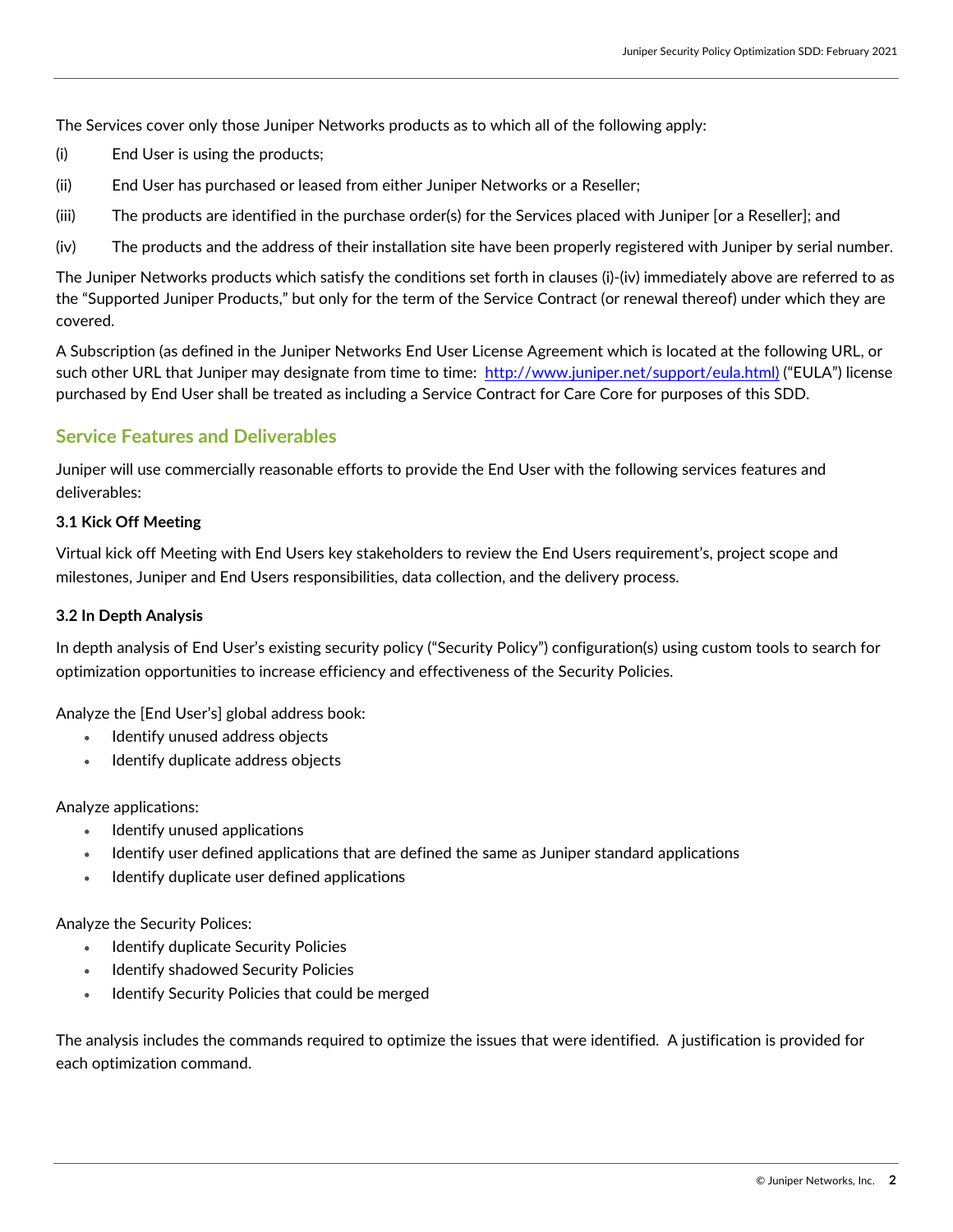#### **3.3 Custom Report**

Deliver a custom report which will include the following:

- Identification of duplicate database entries, overlapping address objects, and security best practices to deny network traffic not explicitly permitted.
- Expert level-best practices guidance for Security Policies focused on effective policy enforcement.
- Ways to increase the level of overall security using the latest best practices for application layer filtering by means of IDP, AppSecure, anti-virus and other Juniper technologies.
- Ways to improve device performance using a more compact robust Security Policy database.
- Ways to reduce administrative efforts by using a more efficient compact Security Policy database.

#### **3.4 Optimization Process**

Customer will be presented with all the necessary firewall commands to implement the new Security Policy database along with justifications for each recommended change.

#### **3.5 Final Review Meeting**

Virtual final review meeting with Advanced Services Consulting Engineer (ASCE) to address concerns, answer questions, and provide general guidance.

#### <span id="page-2-0"></span>**End User Responsibilities**

In order to receive the Services, End User must do the following:

- Participate in the initial kick off meeting, the final review meeting, and ongoing communications with Juniper to help in the delivery of the Service.
- Provide the current software releases running in their network infrastructure.
- Provide the configuration file(s) and RSI file(s) for any Juniper Networks SRX Series Services Gateway to be optimized.
- Provide a primary and backup technical contact who will be responsible for providing the network information required for the service deliverables in this offering.
- Provide up-to-date network profile information.
- Ensure that the requirements identified for the proper working of the Services are in place. These requirements may be documented in the product documentation or user guides or additional recommendations communicated by the Juniper Networks team from time to time for proper delivery of the Services.
- Advise Juniper of any information Juniper may reasonably request about the execution of the Services throughout the delivery of Services. If third-party participation and co-operation is required in order for the End User to perform the End User responsibilities, End User shall be responsible for securing such participation and cooperation.
- End User shall provide written notice to Juniper Networks as soon as it becomes aware or has reason to believe that End User will not meet any of the End User responsibilities.